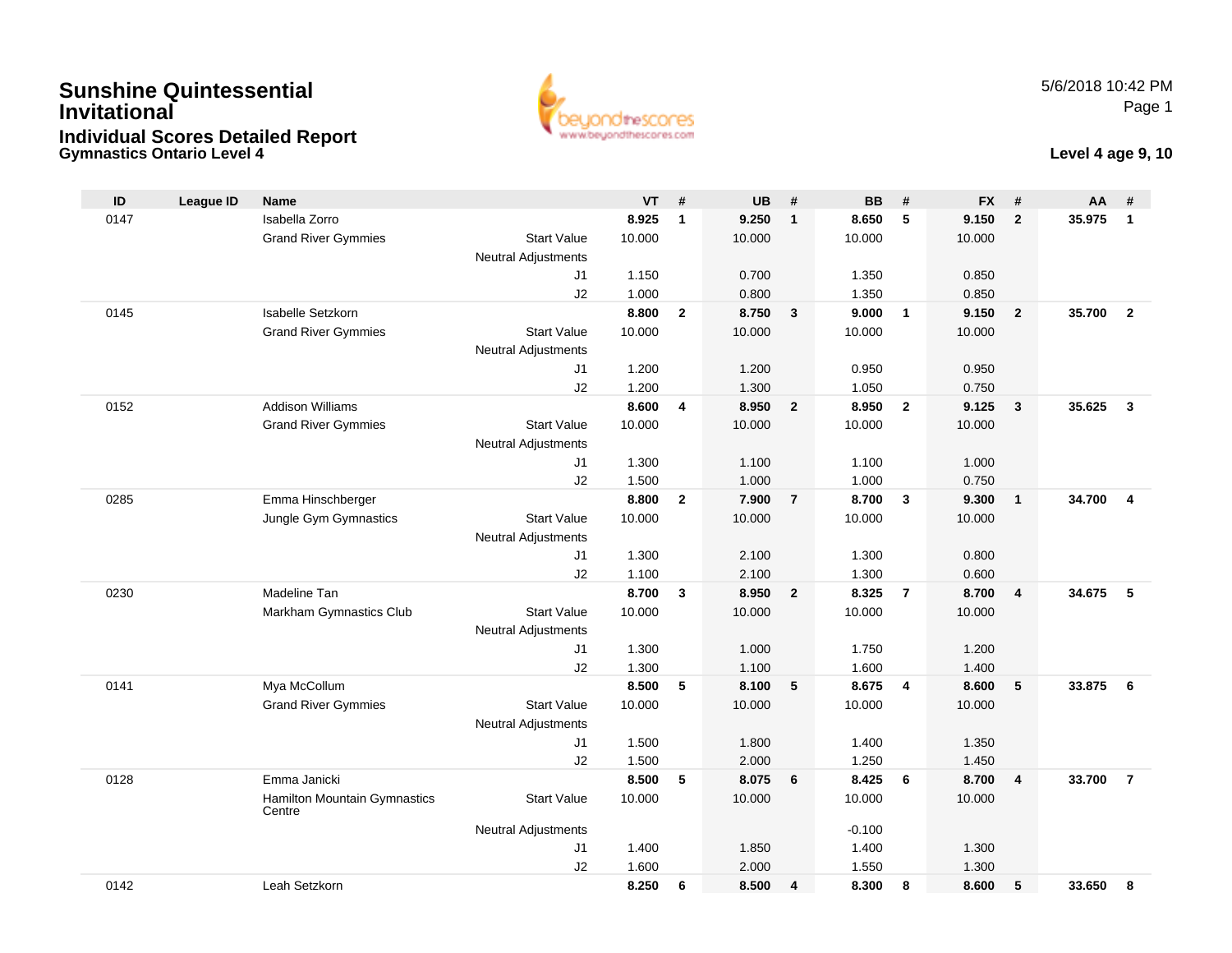

5/6/2018 10:42 PMPage 2

| ndividual Scores Detailed Report |                                               |                            | * www.beyondthescores.com |             |         |         |             |
|----------------------------------|-----------------------------------------------|----------------------------|---------------------------|-------------|---------|---------|-------------|
|                                  | <b>Grand River Gymmies</b>                    | <b>Start Value</b>         | 10.000                    | 10.000      | 10.000  | 10.000  |             |
|                                  |                                               | <b>Neutral Adjustments</b> |                           |             |         |         |             |
|                                  |                                               | J1                         | 1.900                     | 1.400       | 1.700   | 1.500   |             |
|                                  |                                               | J2                         | 1.600                     | 1.600       | 1.700   | 1.300   |             |
| 0132                             | Vanessa Panek                                 |                            | 8.600<br>-4               | 8.100<br>-5 | 7.700 9 | 8.500 6 | 32.900<br>9 |
|                                  | <b>Hamilton Mountain Gymnastics</b><br>Centre | <b>Start Value</b>         | 10.000                    | 10.000      | 10.000  | 10.000  |             |
|                                  |                                               | <b>Neutral Adjustments</b> |                           |             |         |         |             |
|                                  |                                               | J1                         | 1.500                     | 1.900       | 2.200   | 1.600   |             |
|                                  |                                               | J2                         | 1.300                     | 1.900       | 2.400   | 1.400   |             |

### **Gymnastics Ontario Level 4**

| ID   | League ID | <b>Name</b>            |                            | <b>VT</b> | #              | <b>UB</b> | #                       | <b>BB</b> | #              | <b>FX</b> | #              | AA     | #                       |
|------|-----------|------------------------|----------------------------|-----------|----------------|-----------|-------------------------|-----------|----------------|-----------|----------------|--------|-------------------------|
| 0089 |           | <b>Isabelle McPhee</b> |                            | 9.125     | $\overline{2}$ | 8.750     | $\mathbf{3}$            | 8.900     | $\mathbf{2}$   | 9.000     | $\mathbf{1}$   | 35.775 | $\overline{\mathbf{1}}$ |
|      |           | Mariposa               | <b>Start Value</b>         | 10.000    |                | 10.000    |                         | 10.000    |                | 10.000    |                |        |                         |
|      |           |                        | Neutral Adjustments        |           |                |           |                         |           |                |           |                |        |                         |
|      |           |                        | J <sub>1</sub>             | 0.850     |                | 1.200     |                         | 1.200     |                | 1.050     |                |        |                         |
|      |           |                        | J2                         | 0.900     |                | 1.300     |                         | 1.000     |                | 0.950     |                |        |                         |
| 0090 |           | <b>Brynn Thurlow</b>   |                            | 9.100     | $\mathbf{3}$   | 9.025     | $\overline{1}$          | 8.750     | 4              | 8.575     | 4              | 35.450 | $\overline{\mathbf{2}}$ |
|      |           | Mariposa               | <b>Start Value</b>         | 10.000    |                | 10.000    |                         | 10.000    |                | 10.000    |                |        |                         |
|      |           |                        | Neutral Adjustments        |           |                |           |                         |           |                |           |                |        |                         |
|      |           |                        | J <sub>1</sub>             | 0.900     |                | 0.950     |                         | 1.200     |                | 1.300     |                |        |                         |
|      |           |                        | J2                         | 0.900     |                | 1.000     |                         | 1.300     |                | 1.550     |                |        |                         |
| 0188 | 1026022   | Lexi Hrizo             |                            | 9.150     | $\overline{1}$ | 8.500     | $\overline{4}$          | 8.425     | $\overline{7}$ | 8.975     | $\overline{2}$ | 35.050 | $\mathbf{3}$            |
|      |           | Hurons Gymnastic Club  | <b>Start Value</b>         | 10.000    |                | 10.000    |                         | 10.000    |                | 10.000    |                |        |                         |
|      |           |                        | <b>Neutral Adjustments</b> |           |                |           |                         | $-0.100$  |                |           |                |        |                         |
|      |           |                        | J <sub>1</sub>             | 0.900     |                | 1.400     |                         | 1.500     |                | 0.900     |                |        |                         |
|      |           |                        | J2                         | 0.800     |                | 1.600     |                         | 1.450     |                | 1.150     |                |        |                         |
| 0088 |           | Emma Hand              |                            | 8.900     | 5              | 8.800     | $\overline{\mathbf{2}}$ | 8.950     | $\mathbf{1}$   | 8.200     | 8              | 34.850 | $\overline{\mathbf{4}}$ |
|      |           | Mariposa               | <b>Start Value</b>         | 10.000    |                | 10.000    |                         | 10.000    |                | 10.000    |                |        |                         |
|      |           |                        | <b>Neutral Adjustments</b> |           |                |           |                         |           |                |           |                |        |                         |
|      |           |                        | J <sub>1</sub>             | 1.000     |                | 1.000     |                         | 1.000     |                | 1.700     |                |        |                         |
|      |           |                        | J2                         | 1.200     |                | 1.400     |                         | 1.100     |                | 1.900     |                |        |                         |
| 0087 |           | <b>Addison Ayers</b>   |                            | 9.025     | 4              | 8.275     | 6                       | 8.800     | 3              | 8.575     | $\overline{4}$ | 34.675 | 5                       |
|      |           | Mariposa               | <b>Start Value</b>         | 10.000    |                | 10.000    |                         | 10.000    |                | 10.000    |                |        |                         |
|      |           |                        | <b>Neutral Adjustments</b> |           |                |           |                         |           |                |           |                |        |                         |
|      |           |                        | J <sub>1</sub>             | 0.950     |                | 1.800     |                         | 1.300     |                | 1.350     |                |        |                         |
|      |           |                        | J <sub>2</sub>             | 1.000     |                | 1.650     |                         | 1.100     |                | 1.500     |                |        |                         |

**Level 4 age 11A**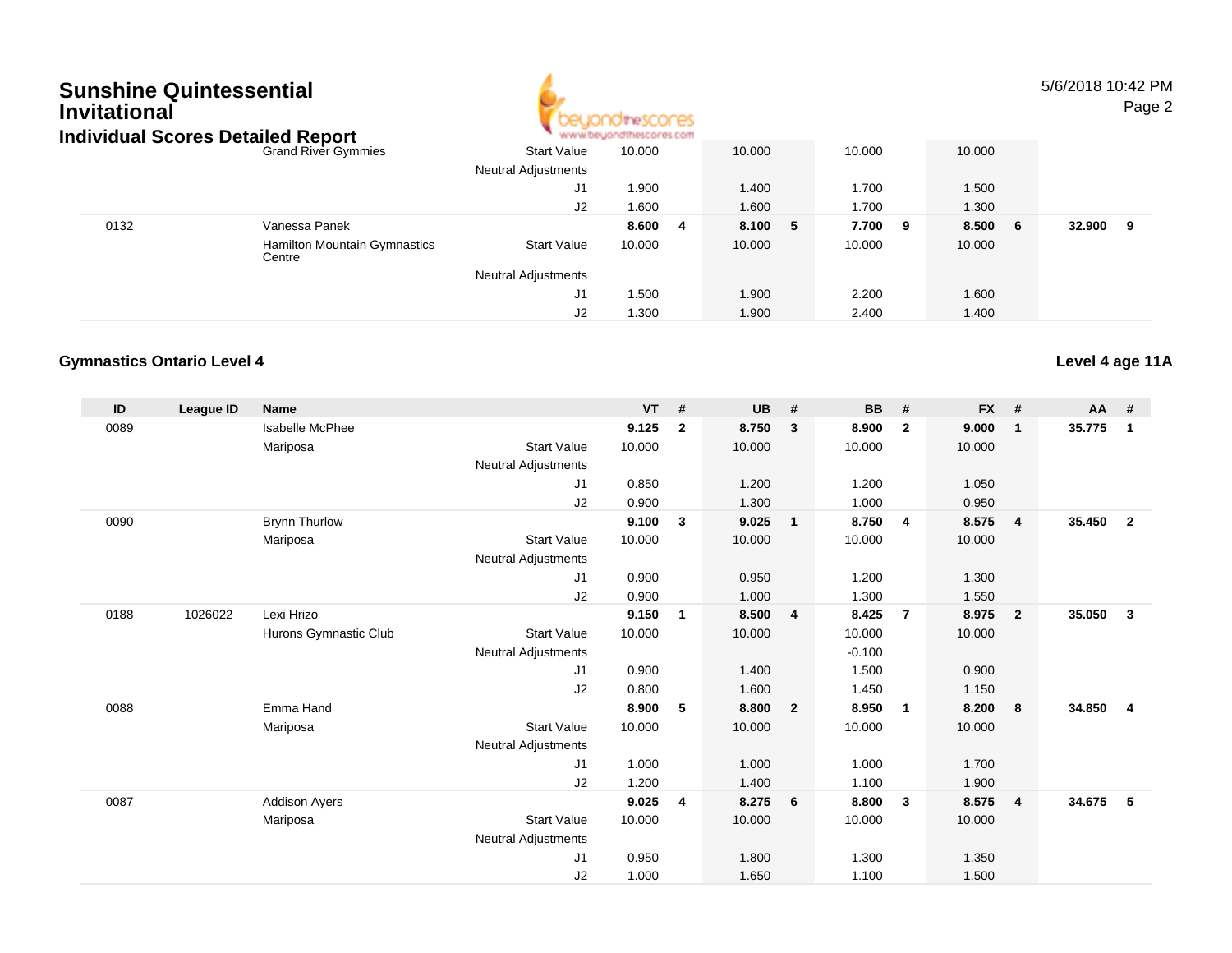| <b>Sunshine Quintessential</b> |  |
|--------------------------------|--|
| <b>Invitational</b>            |  |



|      |         | ndividual Scores Detailed Report              |                            | www.beyondthescores.com |     |        |                |          |   |        |                         |        |                |
|------|---------|-----------------------------------------------|----------------------------|-------------------------|-----|--------|----------------|----------|---|--------|-------------------------|--------|----------------|
| 0229 |         | Aliyah Parker                                 |                            | 8.750                   | - 6 | 8.000  | 8              | 8.700    | 5 | 8.625  | $\overline{\mathbf{3}}$ | 34.075 | - 6            |
|      |         | Markham Gymnastics Club                       | <b>Start Value</b>         | 10.000                  |     | 10.000 |                | 10.000   |   | 10.000 |                         |        |                |
|      |         |                                               | Neutral Adjustments        |                         |     |        |                |          |   |        |                         |        |                |
|      |         |                                               | J <sub>1</sub>             | 1.300                   |     | 2.000  |                | 1.300    |   | 1.350  |                         |        |                |
|      |         |                                               | J2                         | 1.200                   |     | 2.000  |                | 1.300    |   | 1.400  |                         |        |                |
| 0187 | 1026020 | Halle Bourgeois                               |                            | 8.500                   | -7  | 8.400  | 5              | 8.625    | 6 | 8.425  | - 5                     | 33.950 | $\overline{7}$ |
|      |         | Hurons Gymnastic Club                         | <b>Start Value</b>         | 10.000                  |     | 10.000 |                | 10.000   |   | 10.000 |                         |        |                |
|      |         |                                               | Neutral Adjustments        |                         |     |        |                |          |   |        |                         |        |                |
|      |         |                                               | J <sub>1</sub>             | 1.500                   |     | 1.500  |                | 1.350    |   | 1.550  |                         |        |                |
|      |         |                                               | J2                         | 1.500                   |     | 1.700  |                | 1.400    |   | 1.600  |                         |        |                |
| 0130 |         | Danica Markle                                 |                            | 8.750                   | 6   | 8.100  | $\overline{7}$ | 8.025    | 8 | 8.300  | - 6                     | 33.175 | - 8            |
|      |         | <b>Hamilton Mountain Gymnastics</b><br>Centre | <b>Start Value</b>         | 10.000                  |     | 10.000 |                | 10.000   |   | 10.000 |                         |        |                |
|      |         |                                               | <b>Neutral Adjustments</b> |                         |     |        |                |          |   |        |                         |        |                |
|      |         |                                               | J <sub>1</sub>             | 1.400                   |     | 2.000  |                | 1.950    |   | 1.800  |                         |        |                |
|      |         |                                               | J2                         | 1.100                   |     | 1.800  |                | 2.000    |   | 1.600  |                         |        |                |
| 0190 | 1026016 | Avery Withrow                                 |                            | 8.050                   | 8   | 7.800  | 9              | 7.250    | 9 | 8.250  | $\overline{7}$          | 31.350 | 9              |
|      |         | Hurons Gymnastic Club                         | <b>Start Value</b>         | 10.000                  |     | 10.000 |                | 10.000   |   | 10.000 |                         |        |                |
|      |         |                                               | Neutral Adjustments        |                         |     |        |                | $-0.100$ |   |        |                         |        |                |
|      |         |                                               | J <sub>1</sub>             | 2.000                   |     | 2.200  |                | 2.800    |   | 1.600  |                         |        |                |
|      |         |                                               | J <sub>2</sub>             | 1.900                   |     | 2.200  |                | 2.500    |   | 1.900  |                         |        |                |

## **Gymnastics Ontario Level 4**

**Level 4 age 12**

| ID   | League ID | <b>Name</b>                |                            | $VT$ # |                         | <b>UB</b> | #                       | <b>BB</b> | #                       | <b>FX</b> | # | $AA$ # |                |
|------|-----------|----------------------------|----------------------------|--------|-------------------------|-----------|-------------------------|-----------|-------------------------|-----------|---|--------|----------------|
| 0292 |           | Jennifer letswaard         |                            | 8.600  | $\overline{\mathbf{3}}$ | 9.350     | - 1                     | 8.325     | -4                      | 8.975     |   | 35.250 |                |
|      |           | Jungle Gym Gymnastics      | <b>Start Value</b>         | 10.000 |                         | 10.000    |                         | 10.000    |                         | 10.000    |   |        |                |
|      |           |                            | <b>Neutral Adjustments</b> |        |                         |           |                         |           |                         |           |   |        |                |
|      |           |                            | J1                         | 1.400  |                         | 0.600     |                         | 1.600     |                         | 0.950     |   |        |                |
|      |           |                            | J <sub>2</sub>             | 1.400  |                         | 0.700     |                         | 1.750     |                         | 1.100     |   |        |                |
| 0154 |           | <b>Addison Fletcher</b>    |                            | 8.800  | $\overline{\mathbf{2}}$ | 8.775     | $\overline{\mathbf{2}}$ | 8.925     | $\mathbf{1}$            | 8.550     | 4 | 35.050 | $\overline{2}$ |
|      |           | <b>Grand River Gymmies</b> | <b>Start Value</b>         | 10.000 |                         | 10.000    |                         | 10.000    |                         | 10.000    |   |        |                |
|      |           |                            | <b>Neutral Adjustments</b> |        |                         |           |                         |           |                         |           |   |        |                |
|      |           |                            | J1                         | 1.100  |                         | 1.200     |                         | 1.000     |                         | 1.550     |   |        |                |
|      |           |                            | J <sub>2</sub>             | 1.300  |                         | 1.250     |                         | 1.150     |                         | 1.350     |   |        |                |
| 0081 |           | Sacha Versace              |                            | 9.325  | -1                      | 8.100     | $\overline{4}$          | 8.625     | $\overline{\mathbf{2}}$ | 8.625     | 3 | 34.675 | 3              |
|      |           | Mariposa                   | <b>Start Value</b>         | 10.000 |                         | 10.000    |                         | 10.000    |                         | 10.000    |   |        |                |
|      |           |                            | <b>Neutral Adjustments</b> |        |                         |           |                         |           |                         |           |   |        |                |
|      |           |                            | J1                         | 0.700  |                         | 2.000     |                         | 1.400     |                         | 1.350     |   |        |                |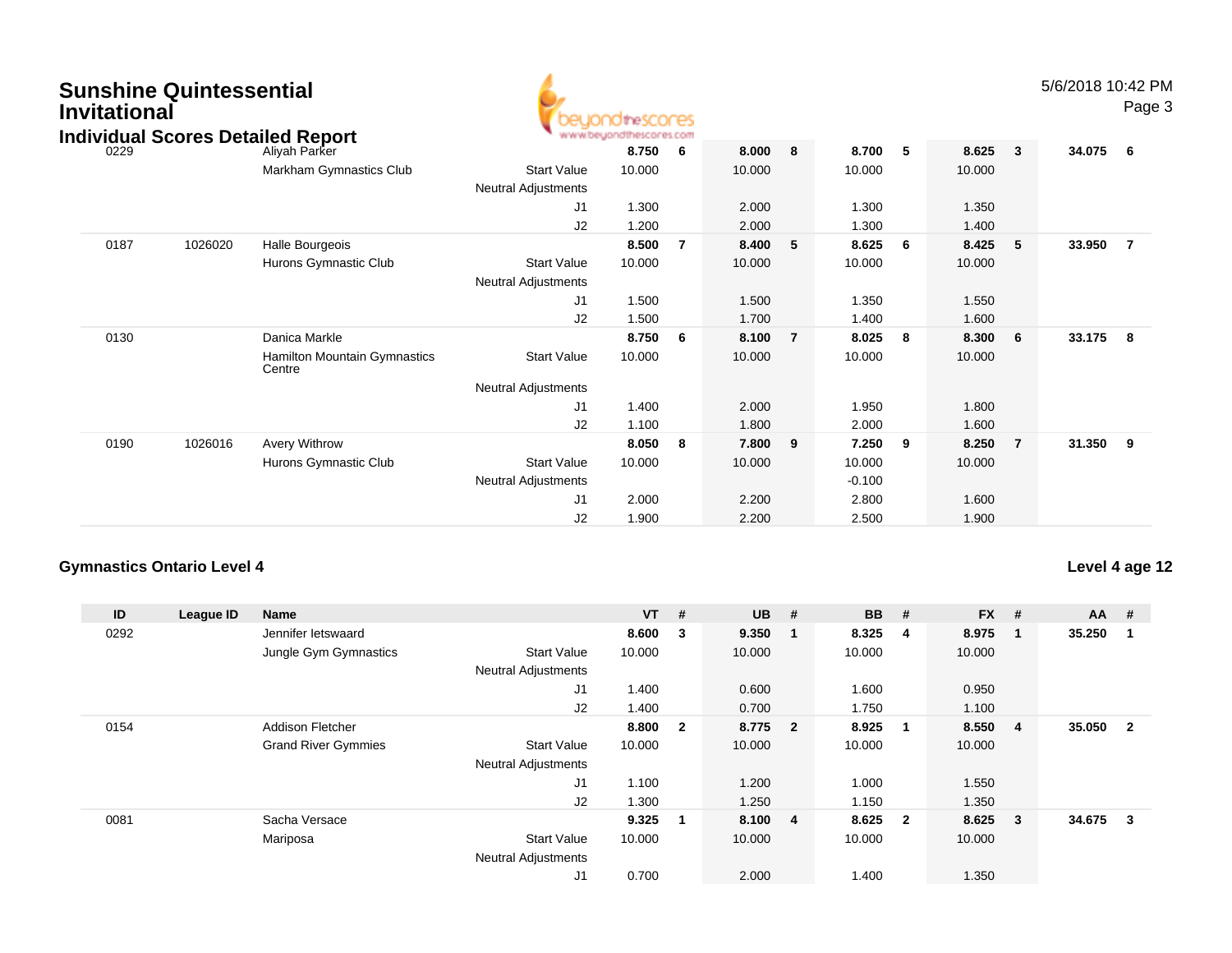

### 5/6/2018 10:42 PMPage 4

|      | dividual Scores Detailed Report |                     | and with a brochure of the post side and and concerns and the state product and |         |         |        |                         |        |    |
|------|---------------------------------|---------------------|---------------------------------------------------------------------------------|---------|---------|--------|-------------------------|--------|----|
|      |                                 | J2                  | 0.650                                                                           | 1.800   | 1.350   | 1.400  |                         |        |    |
| 0287 | <b>Kate Theriault</b>           |                     | 8.375 4                                                                         | 8.500 3 | 8.575 3 | 8.975  | - 1                     | 34.425 | -4 |
|      | Jungle Gym Gymnastics           | <b>Start Value</b>  | 10.000                                                                          | 10.000  | 10.000  | 10.000 |                         |        |    |
|      |                                 | Neutral Adjustments |                                                                                 |         |         |        |                         |        |    |
|      |                                 | J1                  | .550                                                                            | 1.400   | 1.350   | 1.150  |                         |        |    |
|      |                                 | J2                  | 1.700                                                                           | 1.600   | 1.500   | 0.900  |                         |        |    |
| 0289 | Isabella Prato                  |                     | 8.100 5                                                                         | 7.925 5 | 7.850 5 | 8.725  | $\overline{\mathbf{2}}$ | 32.600 | -5 |
|      | Jungle Gym Gymnastics           | <b>Start Value</b>  | 10.000                                                                          | 10.000  | 10.000  | 10.000 |                         |        |    |
|      |                                 | Neutral Adjustments |                                                                                 |         |         |        |                         |        |    |
|      |                                 | J1                  | 2.000                                                                           | 2.200   | 2.200   | 1.150  |                         |        |    |
|      |                                 | J2                  | 1.800                                                                           | 1.950   | 2.100   | 1.400  |                         |        |    |
|      |                                 |                     |                                                                                 |         |         |        |                         |        |    |

### **Gymnastics Ontario Level 4**

**Level 4 age 13**

| ID   | League ID | <b>Name</b>             |                            | <b>VT</b> | #              | <b>UB</b> | #                       | <b>BB</b> | #                       | <b>FX</b> | #            | $AA$ # |                |
|------|-----------|-------------------------|----------------------------|-----------|----------------|-----------|-------------------------|-----------|-------------------------|-----------|--------------|--------|----------------|
| 0091 |           | <b>Emily Hamilton</b>   |                            | 9.225     | 1              | 9.450     | $\mathbf 1$             | 8.500     | $\overline{4}$          | 9.275     | $\mathbf{1}$ | 36.450 | 1              |
|      |           | Mariposa                | <b>Start Value</b>         | 10.000    |                | 10.000    |                         | 10.000    |                         | 10.000    |              |        |                |
|      |           |                         | Neutral Adjustments        |           |                |           |                         | $-0.100$  |                         |           |              |        |                |
|      |           |                         | J1                         | 0.850     |                | 0.500     |                         | 1.300     |                         | 0.750     |              |        |                |
|      |           |                         | J2                         | 0.700     |                | 0.600     |                         | 1.500     |                         | 0.700     |              |        |                |
| 0078 |           | Rianna Platt            |                            | 9.175     | $\overline{2}$ | 8.425     | $\overline{\mathbf{3}}$ | 8.925     | $\overline{1}$          | 8.850     | $\mathbf{2}$ | 35.375 | $\overline{2}$ |
|      |           | Mariposa                | <b>Start Value</b>         | 10.000    |                | 10.000    |                         | 10.000    |                         | 10.000    |              |        |                |
|      |           |                         | Neutral Adjustments        |           |                |           |                         |           |                         |           |              |        |                |
|      |           |                         | J1                         | 0.850     |                | 1.650     |                         | 1.000     |                         | 1.150     |              |        |                |
|      |           |                         | J <sub>2</sub>             | 0.800     |                | 1.500     |                         | 1.150     |                         | 1.150     |              |        |                |
| 0181 | 1025987   | <b>Elizabeth Perron</b> |                            | 8.250     | $\overline{7}$ | 8.625     | $\overline{2}$          | 8.600     | $\overline{\mathbf{2}}$ | 8.350     | 6            | 33.825 | $\mathbf{3}$   |
|      |           | Hurons Gymnastic Club   | <b>Start Value</b>         | 10.000    |                | 10.000    |                         | 10.000    |                         | 10.000    |              |        |                |
|      |           |                         | Neutral Adjustments        |           |                |           |                         |           |                         |           |              |        |                |
|      |           |                         | J1                         | 1.700     |                | 1.400     |                         | 1.300     |                         | 1.700     |              |        |                |
|      |           |                         | J <sub>2</sub>             | 1.800     |                | 1.350     |                         | 1.500     |                         | 1.600     |              |        |                |
| 0214 |           | Sienna Locsin           |                            | 8.750     | $\mathbf{3}$   | 8.400     | $\overline{\mathbf{4}}$ | 8.575     | $\mathbf{3}$            | 8.050     | 7            | 33.775 | 4              |
|      |           | Markham Gymnastics Club | <b>Start Value</b>         | 10.000    |                | 10.000    |                         | 10.000    |                         | 10.000    |              |        |                |
|      |           |                         | Neutral Adjustments        |           |                |           |                         | $-0.200$  |                         |           |              |        |                |
|      |           |                         | J1                         | 1.200     |                | 1.700     |                         | 1.150     |                         | 1.950     |              |        |                |
|      |           |                         | J <sub>2</sub>             | 1.300     |                | 1.500     |                         | 1.300     |                         | 1.950     |              |        |                |
| 0215 |           | Iris Locsin             |                            | 8.300     | 6              | 8.175     | 5                       | 8.150     | 6                       | 8.750     | 3            | 33.375 | 5              |
|      |           | Markham Gymnastics Club | <b>Start Value</b>         | 10.000    |                | 10.000    |                         | 10.000    |                         | 10.000    |              |        |                |
|      |           |                         | <b>Neutral Adjustments</b> |           |                |           |                         | $-0.200$  |                         |           |              |        |                |
|      |           |                         | J <sub>1</sub>             | 1.800     |                | 1.800     |                         | 1.700     |                         | 1.400     |              |        |                |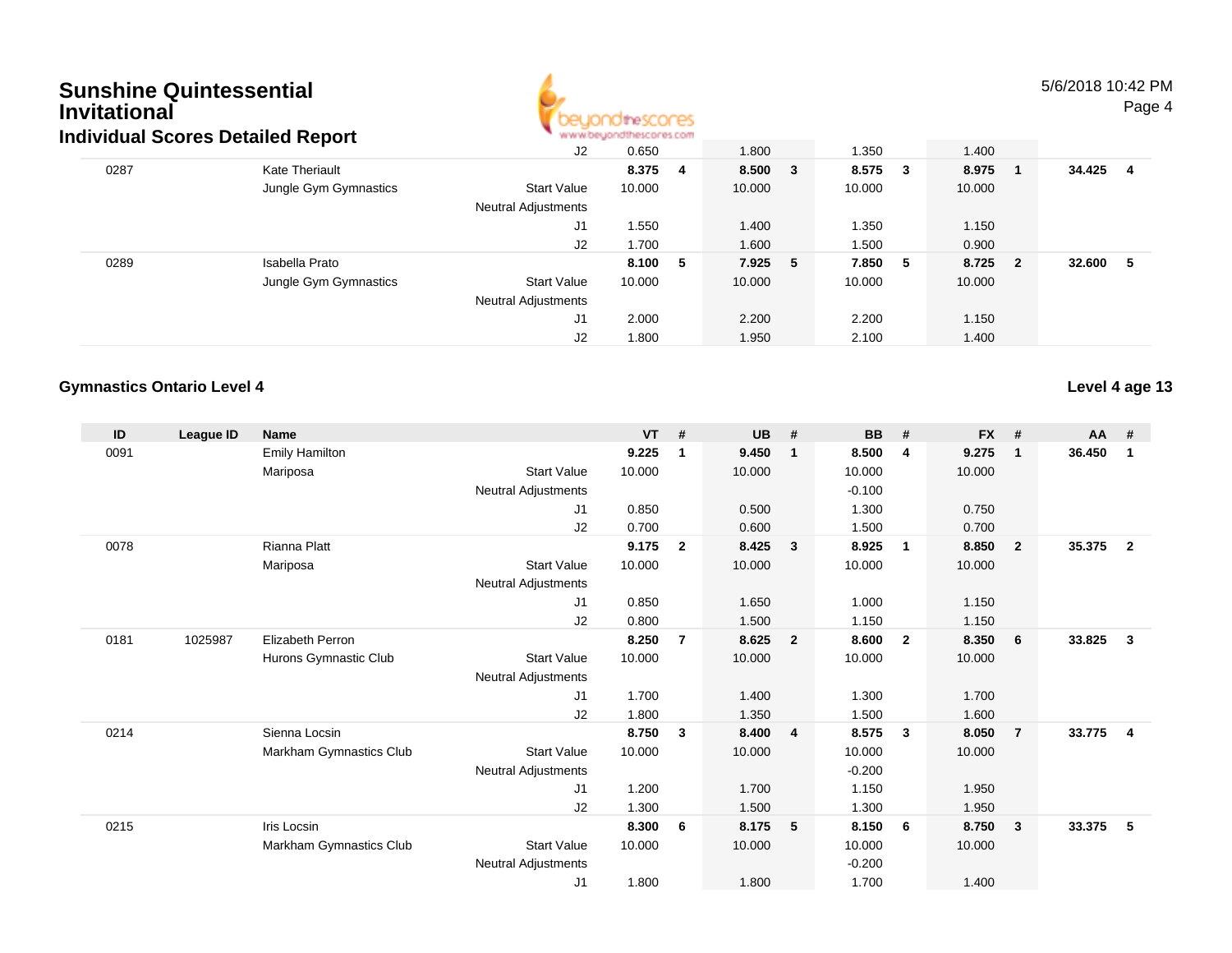

5/6/2018 10:42 PMPage 5

|                           | J2                              | 1.600  | 1.850              | 1.600              | 1.100              |    |        |    |
|---------------------------|---------------------------------|--------|--------------------|--------------------|--------------------|----|--------|----|
| Kayleigh Tucker           |                                 |        |                    |                    | 8.600              | -4 | 33.100 | -6 |
| Sault YMCA Gymnastic Club | <b>Start Value</b>              | 10.000 | 10.000             | 10.000             | 10.000             |    |        |    |
|                           | Neutral Adjustments             |        |                    |                    |                    |    |        |    |
|                           | J1                              | 1.400  | 2.500              | 1.600              | 1.300              |    |        |    |
|                           | J2                              | 1.700  | 2.000              | 1.800              | 1.500              |    |        |    |
| Lauryn Cheung             |                                 |        |                    |                    | 8.550              | -5 | 32.475 | 7  |
| Markham Gymnastics Club   | <b>Start Value</b>              | 10.000 | 10.000             | 10.000             | 10.000             |    |        |    |
|                           | <b>Neutral Adjustments</b>      |        |                    | $-0.200$           |                    |    |        |    |
|                           | J1                              | 1.450  | 3.000              | 1.800              | 1.550              |    |        |    |
|                           | J2                              | 1.300  | 2.700              | 1.500              | 1.350              |    |        |    |
|                           | ulviuuai Scoles Delalleu Report |        | 8.450 5<br>8.625 4 | 7.750 6<br>7.150 7 | 8.300 5<br>8.150 6 |    |        |    |

### **Gymnastics Ontario Level 4**

**Level 4 age 14+**

| ID   | League ID | <b>Name</b>           |                            | <b>VT</b> | #            | <b>UB</b> | #                       | <b>BB</b> | #                       | <b>FX</b> | #              | AA #   |                |
|------|-----------|-----------------------|----------------------------|-----------|--------------|-----------|-------------------------|-----------|-------------------------|-----------|----------------|--------|----------------|
| 0083 |           | <b>Taylor Pierce</b>  |                            | 8.900     | $\mathbf{2}$ | 9.100     | $\overline{1}$          | 8.425     | $\mathbf{2}$            | 9.350     | $\mathbf{1}$   | 35.775 | $\mathbf 1$    |
|      |           | Mariposa              | <b>Start Value</b>         | 10.000    |              | 10.000    |                         | 10.000    |                         | 10.000    |                |        |                |
|      |           |                       | Neutral Adjustments        |           |              |           |                         |           |                         |           |                |        |                |
|      |           |                       | J <sub>1</sub>             | 1.000     |              | 0.800     |                         | 1.600     |                         | 0.650     |                |        |                |
|      |           |                       | J <sub>2</sub>             | 1.200     |              | 1.000     |                         | 1.550     |                         | 0.650     |                |        |                |
| 0085 |           | Jordyn Thurlow        |                            | 9.025     | 1            | 8.925     | $\overline{4}$          | 8.350     | $\mathbf{3}$            | 9.225     | $\overline{2}$ | 35.525 | $\overline{2}$ |
|      |           | Mariposa              | <b>Start Value</b>         | 10.000    |              | 10.000    |                         | 10.000    |                         | 10.000    |                |        |                |
|      |           |                       | Neutral Adjustments        |           |              |           |                         |           |                         |           |                |        |                |
|      |           |                       | J <sub>1</sub>             | 0.950     |              | 1.150     |                         | 1.600     |                         | 0.850     |                |        |                |
|      |           |                       | J2                         | 1.000     |              | 1.000     |                         | 1.700     |                         | 0.700     |                |        |                |
| 0199 |           | Paige Armstrong       |                            | 8.850     | 3            | 9.075     | $\overline{\mathbf{2}}$ | 8.175     | - 6                     | 9.050     | 4              | 35.150 | 3              |
|      |           | <b>Bancroft Gems</b>  | <b>Start Value</b>         | 10.000    |              | 10.000    |                         | 10.000    |                         | 10.000    |                |        |                |
|      |           |                       | Neutral Adjustments        |           |              |           |                         |           |                         |           |                |        |                |
|      |           |                       | J <sub>1</sub>             | 1.200     |              | 0.950     |                         | 1.750     |                         | 0.850     |                |        |                |
|      |           |                       | J2                         | 1.100     |              | 0.900     |                         | 1.900     |                         | 1.050     |                |        |                |
| 0286 |           | Ali Somerset          |                            | 8.650     | 4            | 8.575     | $\overline{7}$          | 8.675     | $\overline{\mathbf{1}}$ | 9.075     | 3              | 34.975 | 4              |
|      |           | Jungle Gym Gymnastics | <b>Start Value</b>         | 10.000    |              | 10.000    |                         | 10.000    |                         | 10.000    |                |        |                |
|      |           |                       | Neutral Adjustments        |           |              |           |                         |           |                         |           |                |        |                |
|      |           |                       | J1                         | 1.300     |              | 1.400     |                         | 1.250     |                         | 0.900     |                |        |                |
|      |           |                       | J <sub>2</sub>             | 1.400     |              | 1.450     |                         | 1.400     |                         | 0.950     |                |        |                |
| 0200 |           | Megan Lawless         |                            | 8.650     | 4            | 8.750     | - 6                     | 8.675     | $\mathbf 1$             | 8.625     | 5              | 34.700 | 5              |
|      |           | <b>Bancroft Gems</b>  | <b>Start Value</b>         | 10.000    |              | 10.000    |                         | 10.000    |                         | 10.000    |                |        |                |
|      |           |                       | <b>Neutral Adjustments</b> |           |              |           |                         |           |                         |           |                |        |                |
|      |           |                       | J1                         | 1.400     |              | 1.150     |                         | 1.400     |                         | 1.400     |                |        |                |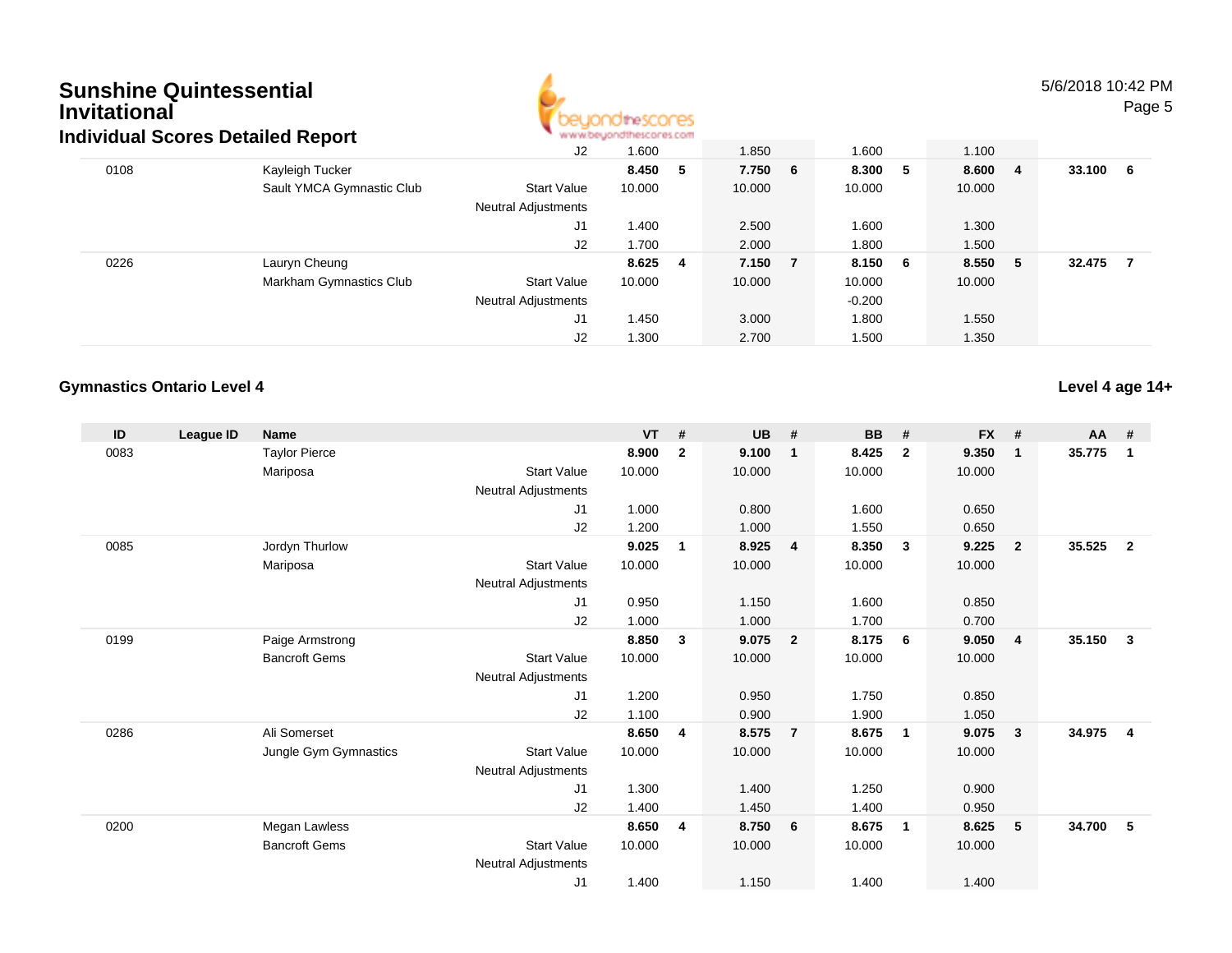

|      | idividual Scores Detailed Report      |                            | to as an entropy and use the service was even in |    |        |              |        |                |        |                 |          |  |
|------|---------------------------------------|----------------------------|--------------------------------------------------|----|--------|--------------|--------|----------------|--------|-----------------|----------|--|
|      |                                       | J2                         | 1.300                                            |    | 1.350  |              | 1.250  |                | 1.350  |                 |          |  |
| 0288 | Jacey-Lynn Batchilder                 |                            | 8.600                                            | 5  | 9.025  | $\mathbf{3}$ | 8.200  | 5              | 8.625  | 5               | 34.450 6 |  |
|      | Jungle Gym Gymnastics                 | Start Value                | 10.000                                           |    | 10.000 |              | 10.000 |                | 10.000 |                 |          |  |
|      |                                       | <b>Neutral Adjustments</b> |                                                  |    |        |              |        |                |        |                 |          |  |
|      |                                       | J <sub>1</sub>             | 1.300                                            |    | 1.000  |              | 1.700  |                | 1.250  |                 |          |  |
|      |                                       | J <sub>2</sub>             | 1.500                                            |    | 0.950  |              | 1.900  |                | 1.500  |                 |          |  |
| 0157 | Rachel Auld                           |                            | 8.075                                            | -6 | 8.050  | 8            | 8.250  | -4             | 8.375  | $6\overline{6}$ | 32.750 7 |  |
|      | Parry Sound Saltos Gymnastics<br>Club | <b>Start Value</b>         | 10.000                                           |    | 10.000 |              | 10.000 |                | 10.000 |                 |          |  |
|      |                                       | <b>Neutral Adjustments</b> |                                                  |    |        |              |        |                |        |                 |          |  |
|      |                                       | J <sub>1</sub>             | 1.850                                            |    | 2.000  |              | 1.700  |                | 1.700  |                 |          |  |
|      |                                       | J2                         | 2.000                                            |    | 1.900  |              | 1.800  |                | 1.550  |                 |          |  |
| 0018 | <b>Zeel Patel</b>                     |                            | 7.600                                            | 7  | 8.850  | 5            | 7.750  | $\overline{7}$ | 7.250  | $\overline{7}$  | 31.450 8 |  |
|      | <b>Gymnastic Giants</b>               | <b>Start Value</b>         | 10.000                                           |    | 10.000 |              | 10.000 |                | 10.000 |                 |          |  |
|      |                                       | <b>Neutral Adjustments</b> |                                                  |    |        |              |        |                |        |                 |          |  |
|      |                                       | J1                         | 2.400                                            |    | 1.300  |              | 2.200  |                | 2.800  |                 |          |  |
|      |                                       | J2                         | 2.400                                            |    | 1.000  |              | 2.300  |                | 2.700  |                 |          |  |

#### **Gymnastics Ontario Level 4**

**ID League ID Name VT # UB # BB # FX # AA #** 0086 Savanna Benson **9.050 <sup>3</sup> 9.350 <sup>1</sup> 8.875 <sup>1</sup> 8.900 <sup>4</sup> 36.175 <sup>1</sup>** Mariposa Start Value 10.000 10.000 10.000 10.000 Neutral Adjustments J1 0.900 0.700 1.150 1.000 J2 1.000 0.600 1.100 1.200 0151 Alexis Ebert **8.600 <sup>8</sup> 9.250 <sup>2</sup> 8.275 <sup>7</sup> 8.875 <sup>5</sup> 35.000 <sup>2</sup>** Grand River Gymmies Start Valuee 10.000 10.000 10.000 10.000 Neutral Adjustments J1 1.500 0.700 1.850 0.950 J2 1.300 0.800 1.600 1.300 0092 Maeghan Duck **8.625 <sup>7</sup> 9.125 <sup>3</sup> 8.075 <sup>8</sup> 9.100 <sup>2</sup> 34.925 <sup>3</sup>** Mariposa Start Value 10.000 10.000 10.000 10.000 Neutral Adjustments J1 1.350 0.950 1.850 1.000 J2 1.400 0.800 2.000 0.800 0315 Kayla Leon **9.175 <sup>1</sup> 7.750 <sup>9</sup> 8.625 <sup>2</sup> 9.225 <sup>1</sup> 34.775 <sup>4</sup>** Hamilton Mountain Gymnastics**Centre** Start Valuee 10.000 10.000 10.000 10.000

Neutral Adjustments

### **Level 4 age 11B**